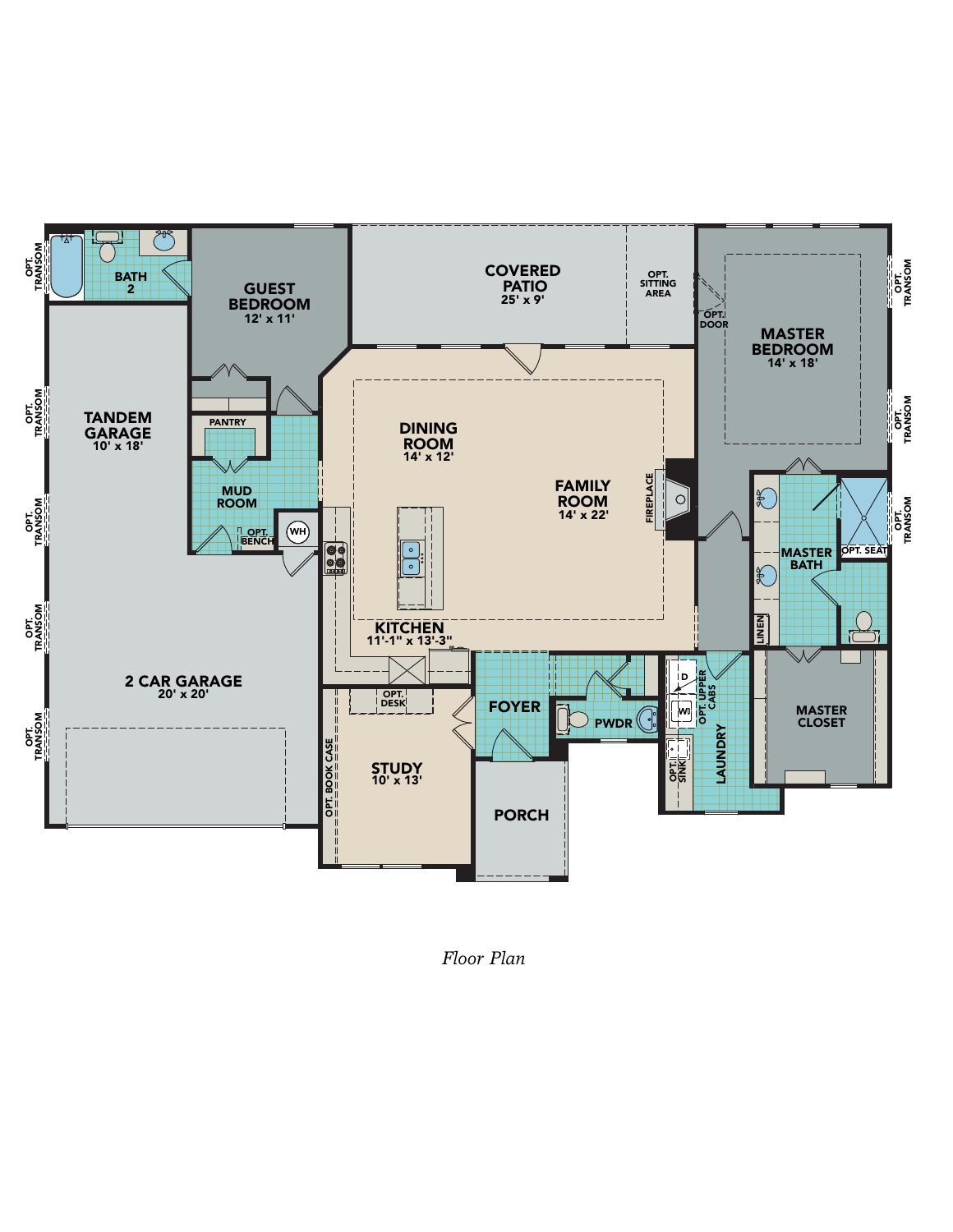

*Opt. Bedroom 3 W/ Bath 3*



 $\circledast$ 





*Opt. Extended Master W.I.C.*

*Opt. Ceiling Upgrade 1*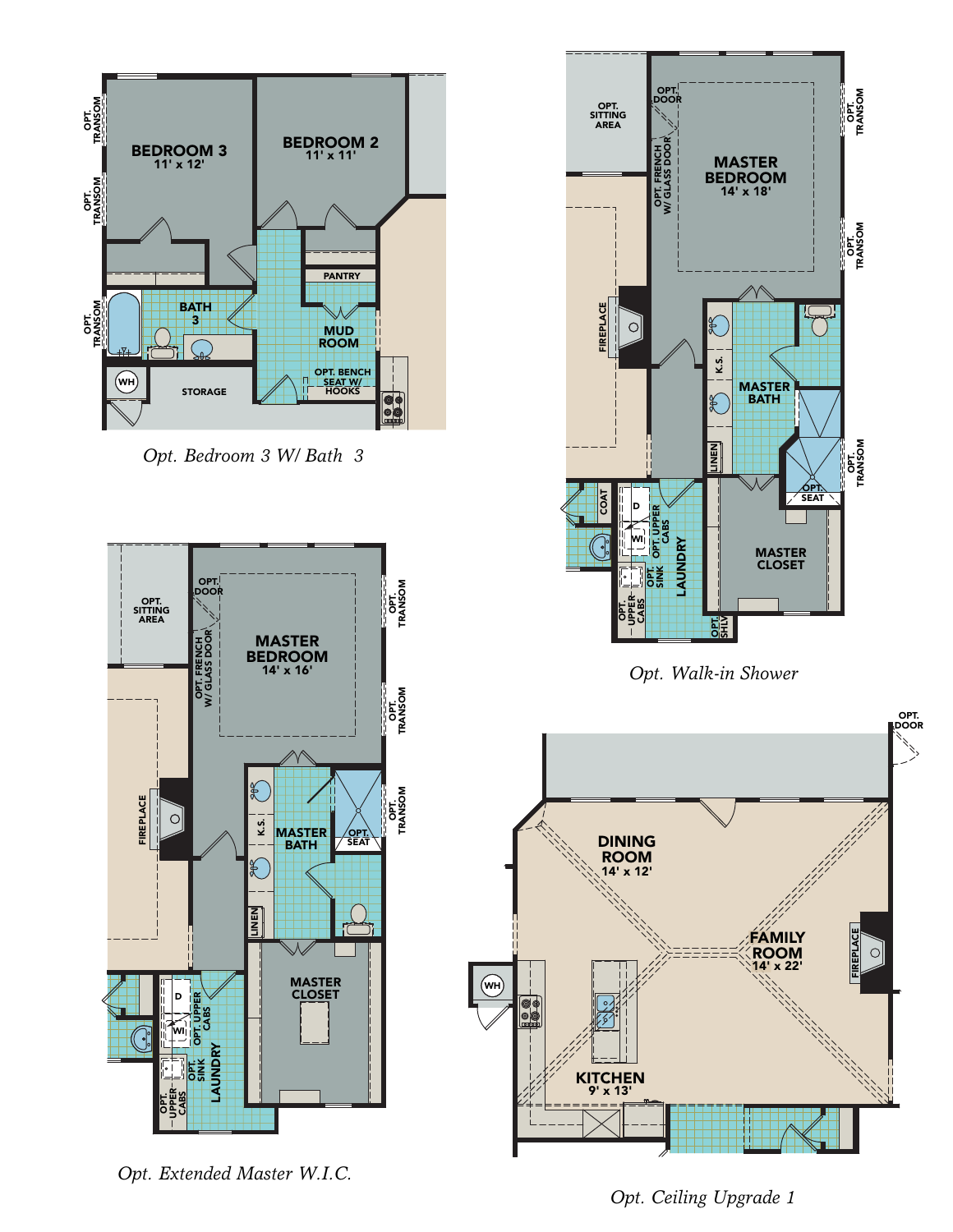

*Opt. Free Standing Tub*



*Opt. Ceiling Upgrade 3*